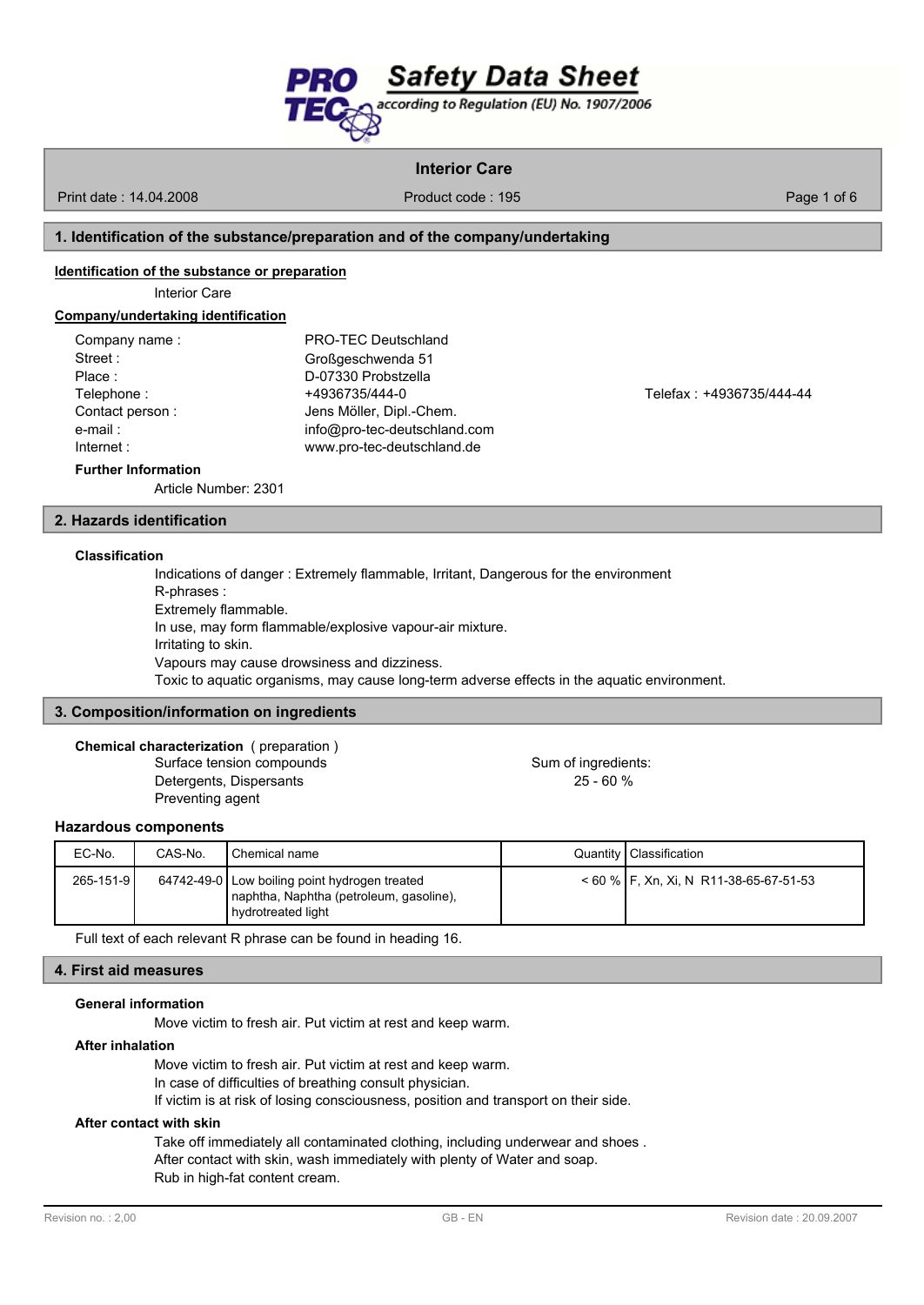

Print date : 14.04.2008 Product code : 195 Product code : 195 Page 2 of 6

### **After contact with eyes**

Immediately flush eyes with plenty of flowing water for 10 to 15 minutes holding eyelids apart.

Consult physician.

# **After ingestion**

Let water be swallowed in little sips (dilution effect). Consult physician.

### **Advice to doctor**

Warning about danger of aspiration.

### **5. Fire-fighting measures**

#### **Suitable extinguishing media**

Extinguishing powder. Sand. alcohol resistant foam. Carbon dioxide (CO2).

**Extinguishing media which must not be used for safety reasons**

High power water jet.

**Special exposure hazards arising from substance or preparation itself, combustion products, resulting gases**

Formation of decomposition products possible.

In case of fire and/or explosion do not breathe fumes.

# **Special protective equipment for fire-fighters**

In case of fire: Wear self-contained breathing apparatus.

### **Additional information**

Cool endangered container in case of fire. Contaminated fire-fighting water must be collected separately.

# **6. Accidental release measures**

### **Personal precautions**

In case of fire: Wear self-contained breathing apparatus. Keep away from sources of ignition. No smoking. Do not breathe gas/fumes/vapour/spray.

# **Environmental precautions**

Beat down gas/vapours/mist with water spray.

Do not empty into drains or the aquatic environment.

In case of gas being released or leakage into waters, ground or the drainage system, the appropriate authorities must be informed.

# **Methods for cleaning up/taking up**

Prevent spreading over great surfaces (e.g. by damming or installing oil booms). Wipe up with absorbent material (eg. cloth, fleece).

# **7. Handling and storage**

# **Handling**

### **Advice on safe handling**

Closed devices. Vapours / aerosols must be extracted by suction immediately at point of origin. Avoid contact with skin and eyes.

# **Advice on protection against fire and explosion**

Keep away from sources of ignition. No smoking. Take precautionary measures against static discharges.

#### **Storage**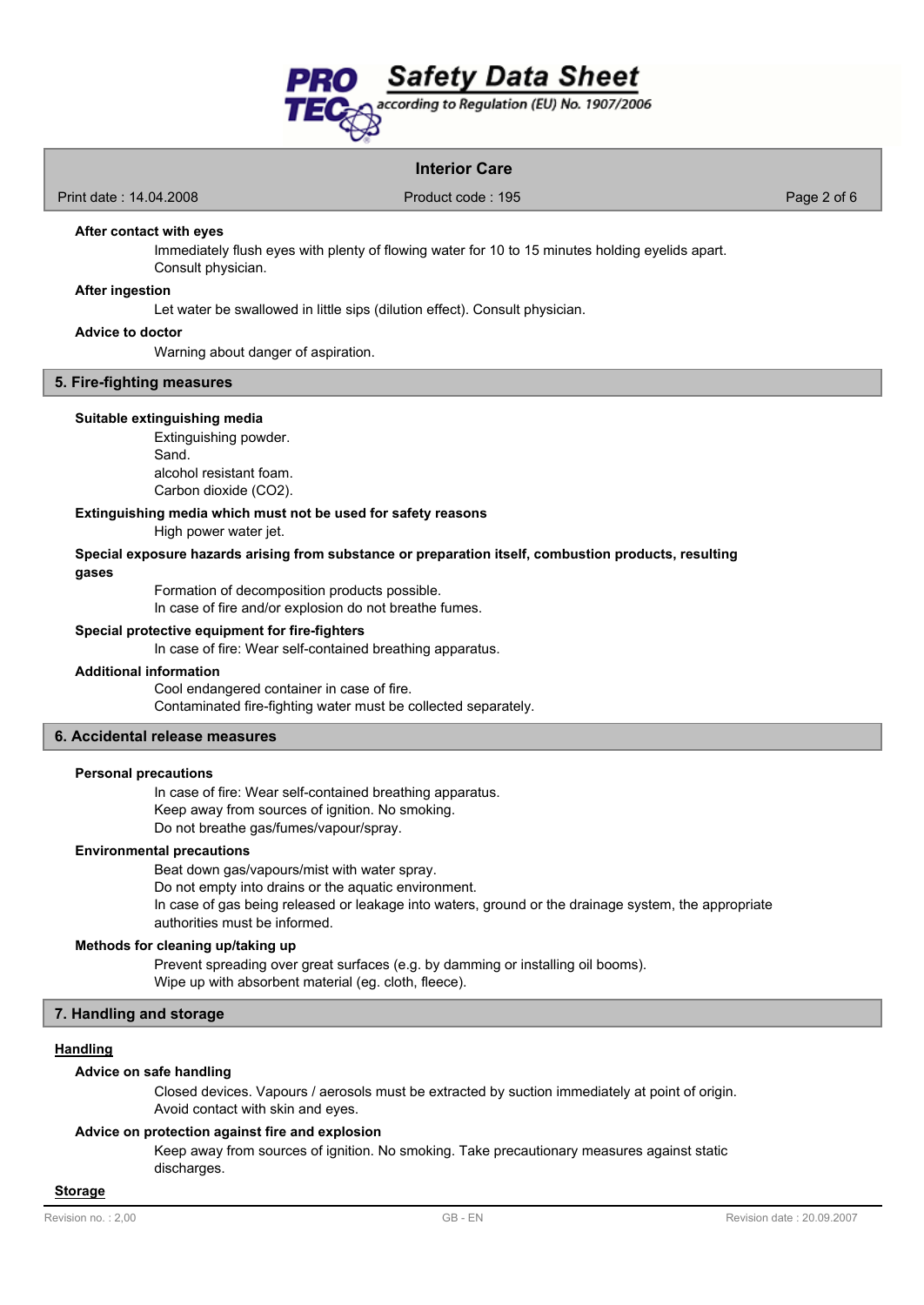

Print date : 14.04.2008 **Product code : 195** Product code : 195 **Product code : 196** Page 3 of 6

# **Requirements for storage rooms and vessels**

Keep container tightly closed in a cool, well-ventilated place. Storage in compliance with official storage regulations of aerosoles.

Do not store at temperatures over: 50 °C

# **Further information on storage conditions**

Packaging materials: metal.

## **8. Exposure controls/personal protection**

# **Exposure limit values**

# **Exposure limits (EH40)**

| CAS-No.           | Chemical name | ml/m <sup>3</sup> | mq/m <sup>3</sup> | F/ml | Category      | Origin |
|-------------------|---------------|-------------------|-------------------|------|---------------|--------|
| 106-97-8   Butane |               | 600               | 1450              |      | TWA(8 h)      | WEL    |
|                   |               | 7501              | 1810              |      | STEL (15 min) | WEL    |

#### **Exposure controls**

#### **Protective and hygiene measures**

Do not eat, drink, smoke or sneeze at the workplace. "Wash hands when done working with material; at breaks, lunch, shift changes, etc."

### **Respiratory protection**

Provide for good ventilation, when develop aerosols/mist. In case of insufficient ventilation, wear suitable respiratory equipment.

# **Hand protection**

Use gloves.

## **Eye protection**

Wear tightly sealed safety glasses against possible splashes into the eyes. (EN 166)

# **Skin protection**

Wear suitable solvent-proof protective clothing according to EN 465.

### **9. Physical and chemical properties**

## **General information**

| Physical state: | Aerosol        |
|-----------------|----------------|
| Colour :        | colourless     |
| Odour :         | characteristic |

# **Important health, safety and environmental information**

| Changes in the physical state                                       |                                       |
|---------------------------------------------------------------------|---------------------------------------|
| Lower explosion limits :<br>Upper explosion limits :                | $0.6$ vol. $%$                        |
| Vapour pressure :<br>(at 20 $^{\circ}$ C)                           | 3500 hPa                              |
| Vapour pressure :<br>(at 50 $^{\circ}$ C)                           | 6000 hPa                              |
| Density (at $20 °C$ ):<br>Water solubility:<br>(at 20 $^{\circ}$ C) | $0,70$ g/cm <sup>3</sup><br>insoluble |
| Other information                                                   |                                       |
| lgnition temperature :                                              | $>$ 250 °C                            |
|                                                                     |                                       |

Test method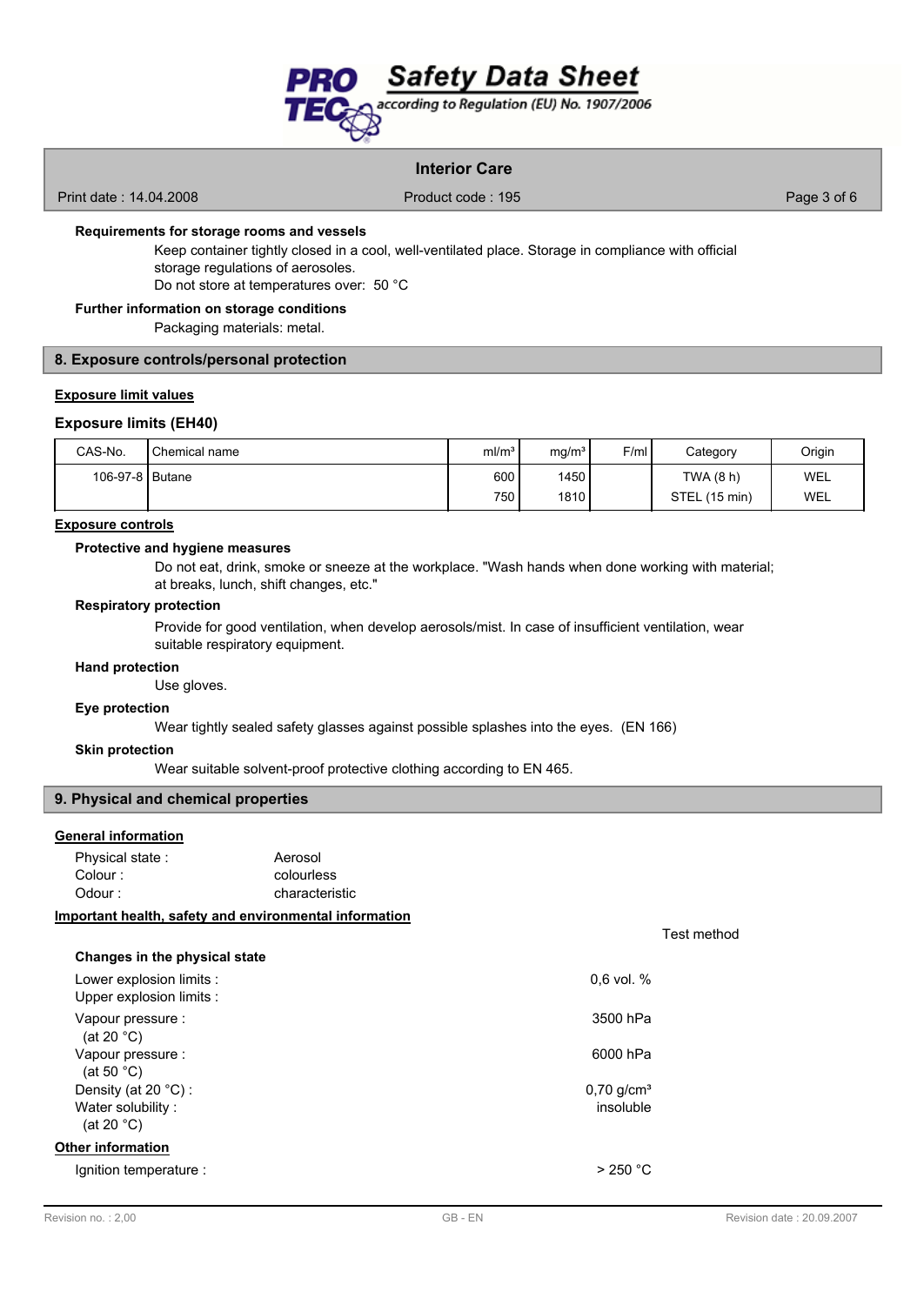

Print date : 14.04.2008 Product code : 195 Product code : 195

### **10. Stability and reactivity**

#### **Conditions to avoid**

Only use material in places where open light, fire and other sources of ignition can be kept away. Do not store at temperatures over: 50 °C Keep away from heat.

#### **Materials to avoid**

Oxidizing agents. acid, concentrated. Alkalis (alkalis), concentrated.

#### **Hazardous decomposition products**

Carbon monoxide (CO)., Carbon dioxide (CO2).

# **11. Toxicological information**

### **Corrosive and irritant effects**

After skin contact: Frequently or prolonged contact with skin may cause dermal irritation. Irritation of eyes: Irritant effect possible. After ingestion: Harmful: may cause lung damage if swallowed.

#### **12. Ecological information**

#### **Ecotoxicity**

Distillates(petroleum, gasoline) Fish, LC50, 1-10 mg/l Algae, IC50, 1-10 mg/l

#### **Further information**

Do not empty into drains or the aquatic environment.

## **13. Disposal considerations**

#### **Advice on disposal**

Do not dispose with household waste.

Do not empty into drains or the aquatic environment.

Have to add a Special treatment in compliance with official regulations in contact with approved waste disposal companies and with authorities in charge.

Arrange about the exact waste code with the local waste disposal expert.

# **Waste disposal number of waste from residues/unused products**

160504 WASTES NOT OTHERWISE SPECIFIED IN THE LIST; gases in pressure containers and discarded chemicals; gases in pressure containers (including halons) containing dangerous substances Classified as hazardous waste.

## **Waste disposal number of used product**

WASTES NOT OTHERWISE SPECIFIED IN THE LIST; gases in pressure containers and discarded chemicals; gases in pressure containers (including halons) containing dangerous substances Classified as hazardous waste. 160504

# **Contaminated packaging**

Contaminated packing must be completely emptied and can be re-used following appropriate cleaning. Do not pierce, cut up or weld unclean container. (Explosion hazard.)

| 1950 |
|------|
|      |
| 5 F  |
|      |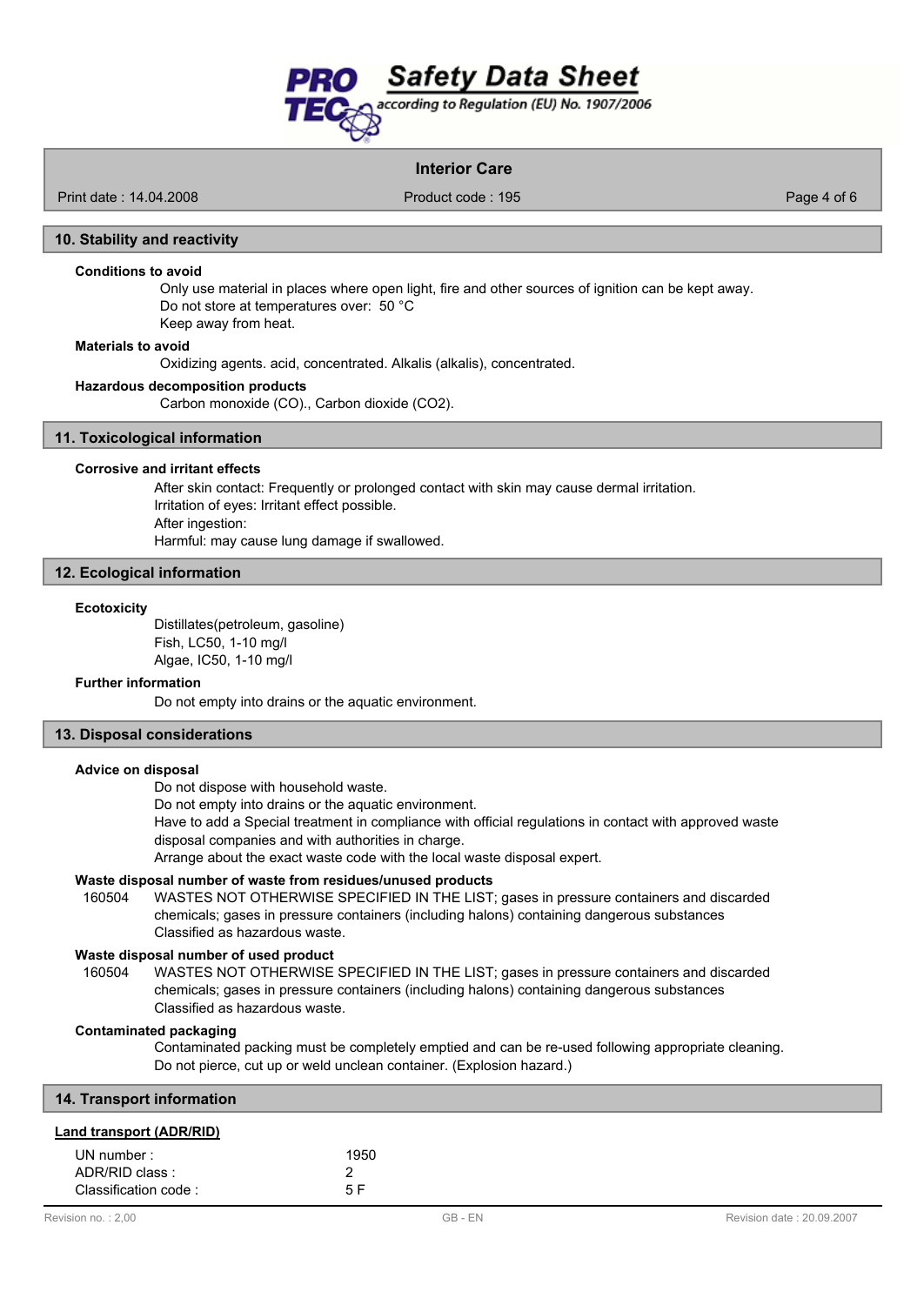

| <b>Interior Care</b>                                                                                                                                                      |                                                 |                        |             |
|---------------------------------------------------------------------------------------------------------------------------------------------------------------------------|-------------------------------------------------|------------------------|-------------|
| Print date: 14.04.2008                                                                                                                                                    | Product code: 195                               |                        | Page 5 of 6 |
| Warning plate<br>Hazard-no.:<br>Hazard label:<br>ADR/RID packing group:<br>Limited quantity:<br>Description of the goods<br>Aerosols, flammable Propane/butane-mixture    | $\blacksquare$<br>2.1<br>11                     |                        |             |
| <b>Inland waterways transport</b>                                                                                                                                         |                                                 |                        |             |
| Remarks (inland waterways transport)<br>No data                                                                                                                           |                                                 |                        |             |
| <b>Marine transport</b>                                                                                                                                                   |                                                 |                        |             |
| UN number:<br>IMDG code:<br>Marine pollutant :<br>Hazard label:<br>IMDG packing group:<br>EmS:<br>Limited quantity:                                                       | 1950<br>$\overline{2}$<br>2.1<br>F-D, S-U<br>11 |                        |             |
| Description of the goods                                                                                                                                                  |                                                 |                        |             |
| Aerosols, flammable Propane/butane-mixture                                                                                                                                |                                                 |                        |             |
| <b>Air transport</b><br>UN/ID number:<br>ICAO/IATA-DGR:<br>Hazard label:<br>ICAO packing group:<br>Limited quantity Passenger:<br>IATA-packing instructions - Passenger : | 1950<br>2.1<br>2.1<br>30 Kg G                   | 203                    |             |
| IATA-max. quantity - Passenger:<br>IATA-packing instructions - Cargo:<br>IATA-max. quantity - Cargo:<br>Baaantin taan af thea magada                                      |                                                 | 75 Kg<br>203<br>150 Kg |             |

**Description of the goods**

Aerosols, flammable Propane/butane-mixture

# **15. Regulatory information**

# **Labelling**

Danger symbols : F+ - Extremely flammable; Xi - Irritant; N - Dangerous for the environment



F+ - Extremely flammable

**R** p



Xi - Irritant N - Dangerous for the environment

| hrases |                                                                                             |
|--------|---------------------------------------------------------------------------------------------|
| 12     | Extremely flammable.                                                                        |
| 18     | In use, may form flammable/explosive vapour-air mixture.                                    |
| 38     | Irritating to skin.                                                                         |
| 67     | Vapours may cause drowsiness and dizziness.                                                 |
| 51/53  | Toxic to aquatic organisms, may cause long-term adverse effects in the aquatic environment. |